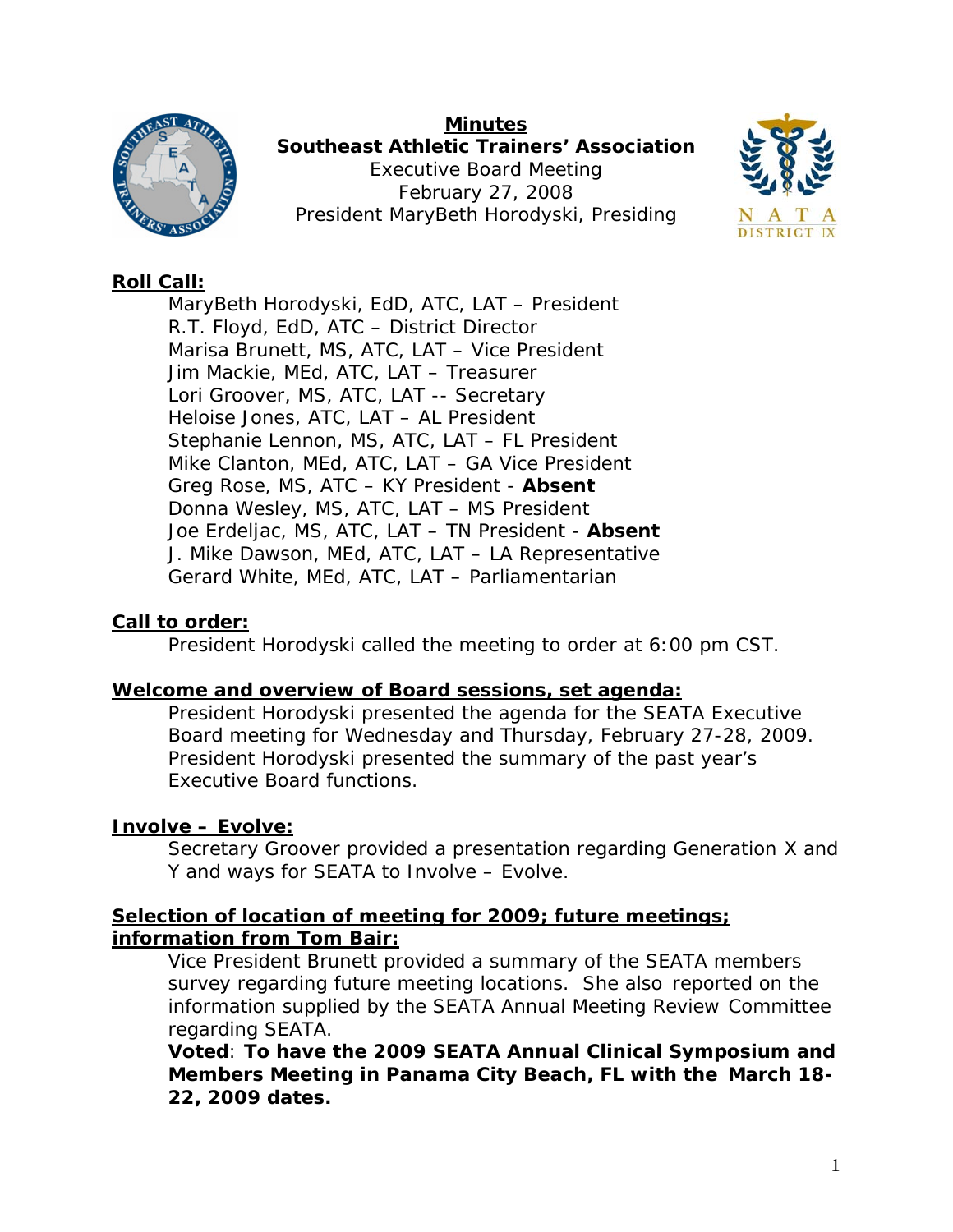# **(FL, AL) Approved 5-0-0-2**

Vice-President Brunett will go back to Conference Direct and request them to begin work on a contract for the 2010 year.

# **Adjourn:**

Meeting was adjourned at 9:05pm CST.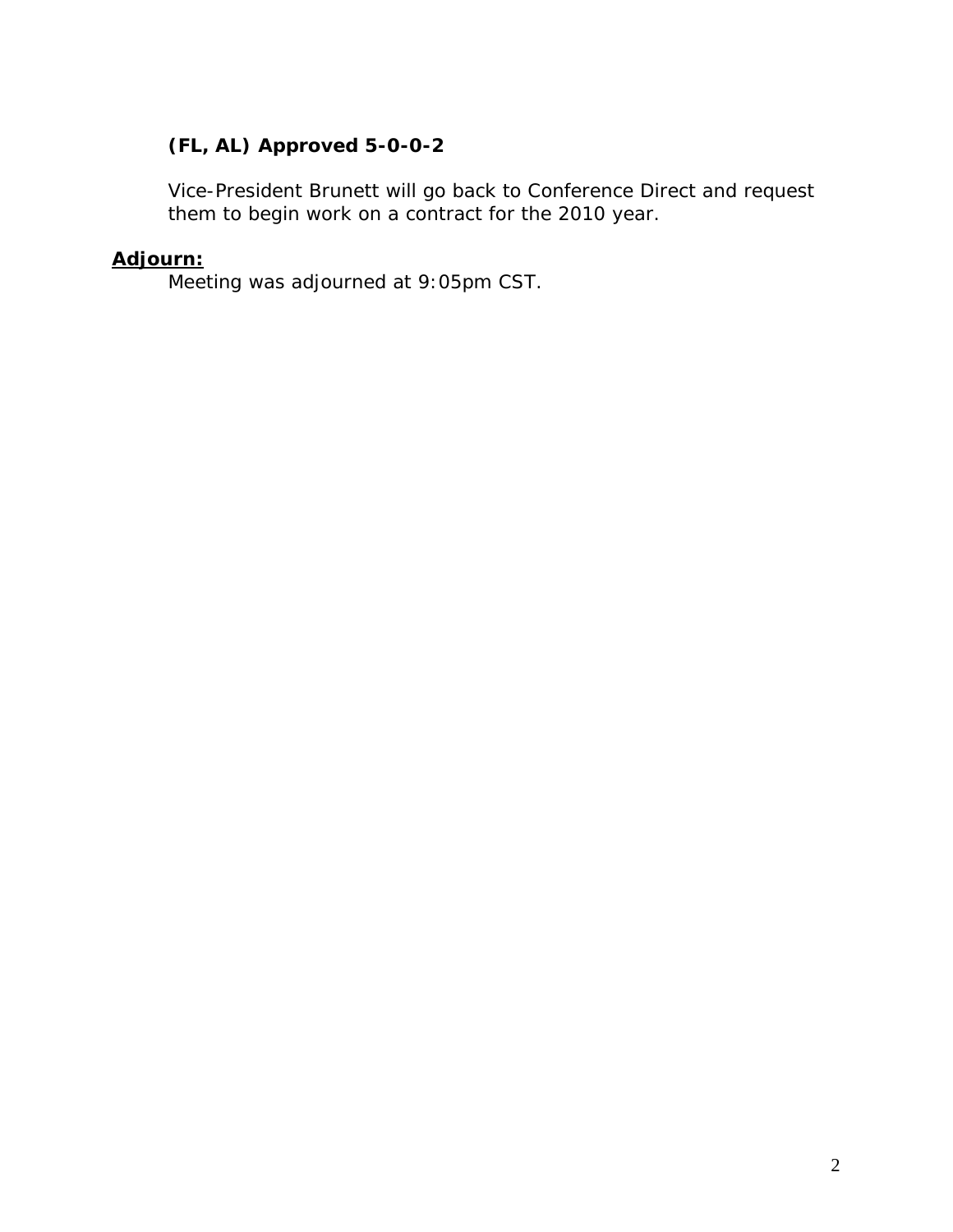

**Minutes Southeast Athletic Trainers' Association**  Executive Board Meeting February 28, 2008 President MaryBeth Horodyski, Presiding



# **Roll Call:**

MaryBeth Horodyski, EdD, ATC, LAT – President R.T. Floyd, EdD, ATC – District Director Marisa Brunett, MS, ATC, LAT – Vice President Jim Mackie, MEd, ATC, LAT – Treasurer Lori Groover, MS, ATC, LAT – Secretary Heloise Jones, ATC, LAT – AL President Bryan Combs, ATC, LAT – AL Vice President Stephanie Lennon, MS, ATC, LAT – FL President Mike Clanton, MEd, ATC, LAT – GA Vice President Greg Rose, MS, ATC – KY President Donna Wesley, MS, ATC, LAT – MS President Joe Erdeljac, MS, ATC, LAT – TN President J. Mike Dawson, MEd, ATC, LAT – LA Representative Gerard White, MEd, ATC, LAT – Parliamentarian

## **Call to order:**

President Horodyski called the meeting to order at 8:13am CST. The Executive Board began working together going over the proposed SEATA Strategic Plan.

*Heloise Jones, AL, leaves the meeting* 

# **Strategic Plan:**

The SEATA Executive Board worked through the presented Strategic Plan providing suggestions/changes.

# **Voted: To accept the corrected SEATA Strategic Plan as amended.**

# **(FL, MS) Approved 7-0-0-0**

## **By-Laws:**

The SEATA Executive Board worked through the latest By-Law revisions. It was recommended that District Director Floyd send out a copy with all the suggested corrections in place as well as a completely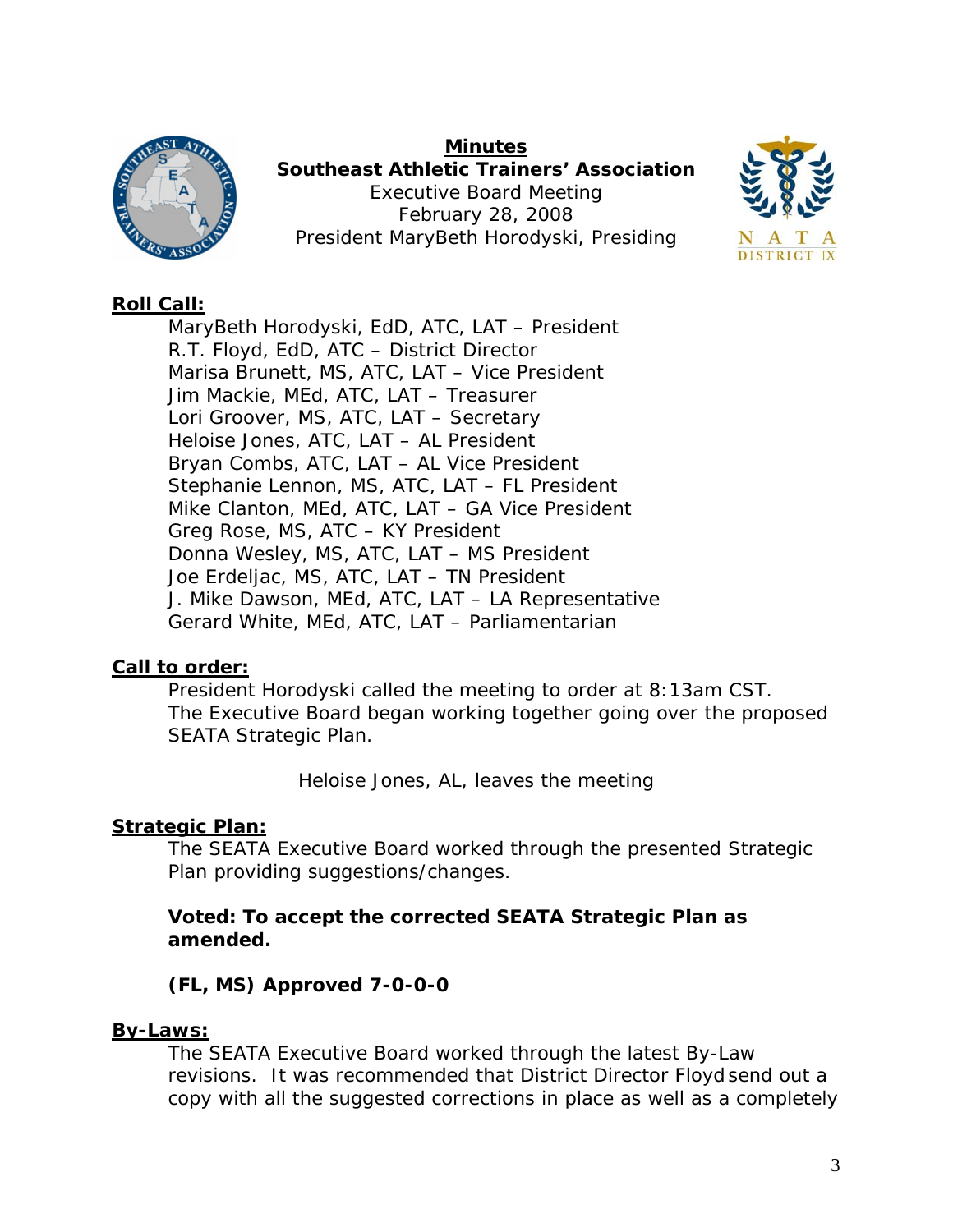corrected copy to the SEATA Executive Board so a vote can be made on the completed version in order to send out to the members of **SEATA** 

*Bryan Combs, AL, leaves the meeting. There are now six state Presidents in attendance.* 

### **Group work exchange on Policy & Procedures:**

Discussion is provided on forming a workgroup for continuing work on the Policy & Procedures Manual.

### **Voted: To table agenda item #7 (Group work exchange on Policy & Procedures Manual).**

**(LA, MS) Approved 6-0-0-1** 

**Voted: To develop a work group allowing President Horodyski and District Director Floyd to look at the most cost efficient way to facilitate the work group to complete the revision of the Policy and Procedures Manual.** 

**(KY, LA) Approved 6-0-0-1** 

## **Review and approval of January 2008 minutes:**

**Voted: To approve the January 30, 2008 conference call minutes as amended.** 

**(LA, FL) Approved 6-0-0-1** 

# **District Director's Report: R.T. Floyd**

There has only been one NATA BOD conference call since our last SEATA Executive Board conference call and no action was taken during the call except approval of the list of 2008 NATA award recipients. StarTRACK Program – District Director Floyd needs to give the NATA two (2) names of emerging leaders for inclusion in the NATA StarTrack program from District IX.

District Director reported to the SEATA Executive Board the number of District IX members who participated in the shared/green dues structure and the career starter dues.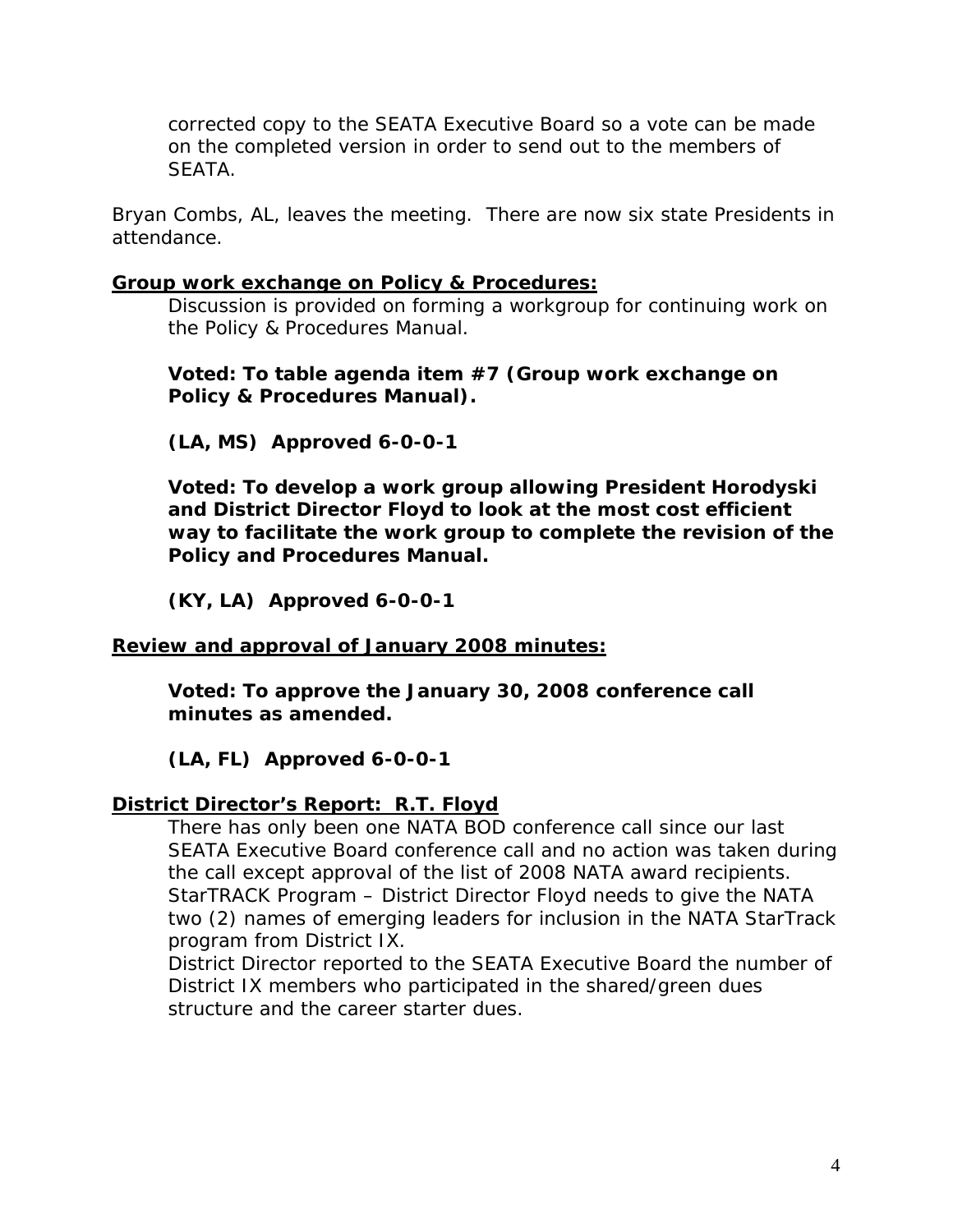#### **President's Report: MaryBeth Horodyski**

President Horodyski is pleased of the progress with the Strategic Plan but we must continue to make the implementations happen and work groups will be assigned.

#### **Vice President's Report: Marisa Brunett**

Vice President Brunett reported she has already made contact with Conference Direct and instructed them to begin work on our 2010 meeting at the same place and dates, if possible.

Discussion is provided regarding the combining of all 3 SEATA meetings (SEATA Athletic Training Student Symposium, Athletic Training Educator's Conference, Clinical Symposium & Members Meeting) at one location and the feasibility of this occurring. The SEATA Executive Board concludes this would not be appropriate.

The SEATA Executive Board would like to see the SEATA Annual Clinical Symposium and Members Meeting rotating among the states every two (2) years.

#### **Secretary's Report: Lori Groover**

Secretary Groover reports the NATA is working on a database for the state presidents. She will keep the SEATA Executive Board informed regarding the progress.

#### **Treasurer's Report: Jim Mackie**

| Previous Bank Balance:             | 1/29/2008 | \$159,095.49 |
|------------------------------------|-----------|--------------|
| <b>Current Bank Balance:</b>       | 2/22/2008 | \$207,641.65 |
| Previous Investment Balance:       | 1/29/2008 | \$247,697.79 |
| <b>Current Investment Balance:</b> | 2/22/2008 | \$227,886.52 |

632 Paid Registrants for SEATA Athletic Training Student Symposium 102 Paid Registrants for SEATA Athletic Training Educator's Conference 246 Current Registrants for SEATA Annual Clinical Symposium and Members Meeting

47 Current Registrants for SEATA Corporate Partner Plan

Updated Expense Grid:

Discussion is provided on various issues relating to the updated SEATA Travel & Meeting Expense Guidelines.

**The Finance Committee presents the Updated Expense Grid for a vote to the SEATA Executive Board.**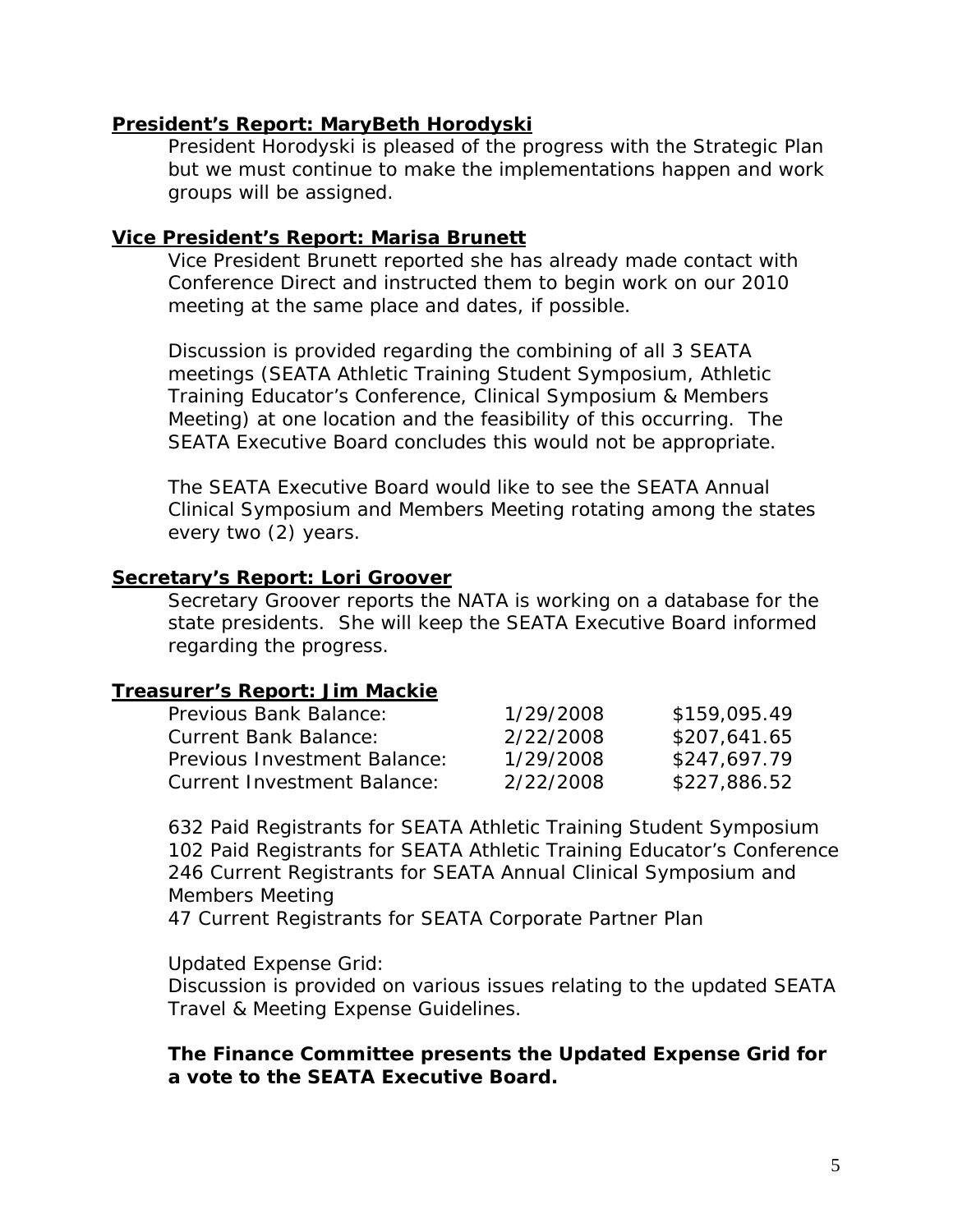**Friendly amendment is offered by Greg Rose, KY, for a 100 % basic registration reduction for the State Presidents and for SEATA to pay for the State Presidents travel to the Executive Board meetings at the district and national meetings.** 

**Voted: To accept the friendly amendment to the SEATA Financial Committee report.** 

**(KY, FL) Approved 6-0-0-1** 

**Voted: To accept the SEATA Travel and Expense Guidelines amended as presented from the SEATA Financial Committee.** 

**(TN, FL) Approved 6-0-0-1** 

**Voted: To provide 100% basic registration reduction to the SEATA Annual Clinical Symposium and Members Meeting for past SEATA Presidents and District Directors.** 

#### **(FL, GA) Approved 6-0-0-1**

The SEATA Finance Committee continued to work on a SEATA annual budget.

#### **OLD BUSINESS**

#### **Election Committee Information: Donna Wesley**

Presented a Candidate Nomination Form and Candidate Eligibility Form for use with SEATA elections. Discussion was presented on suggestions for the 2 forms.

**Voted: To add the license number request on the Candidate Nomination Form with the amended changes for the election process.** 

**(TN, FL) Approved 6-0-0-1** 

**Voted: To approve the Candidate Nomination form and the Candidate Eligibility forms submitted by the Elections Committee with the amended changes.** 

**(FL, GA) Approved 6-0-0-1**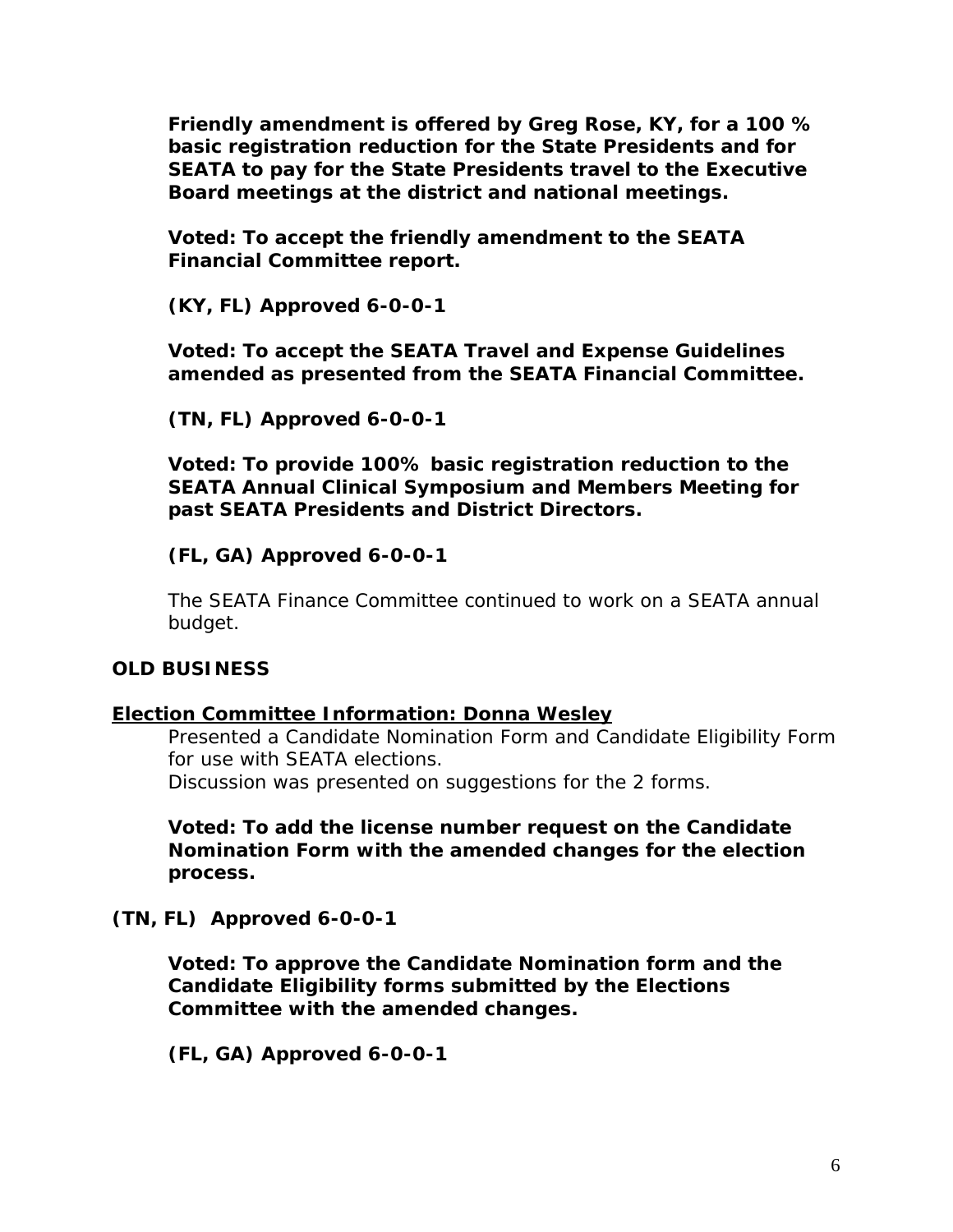J. Mike Dawson, LA, is added to the Elections Committee to fill the spot vacated by Gerard White.

# **(FL, MS) Approved 6-0-0-1**

# **Conference calls: MaryBeth Horodyski**

The SEATA Executive Board agreed on the need for the continuation of the monthly conference calls. It was recommended the usual standard reports be sent out in with as much advance notice as possible.

# **Committee Reports**

# **Honors and Awards: Crandall Woodson**

A concern for the lack of nominations for SEATA awards was presented. Vice President Brunett charges the SEATA Executive Board to help in getting more nominations by providing two (2) nominations for each award.

The Honors and Awards Committee will create guidelines to be used in selecting the award winners and will report the guidelines to the SEATA Executive Board in a timely manner.

# **Memorial & Resolution Committee: John Anderson**

Encouraged everyone to be active in notifying him when a member passes to the individual can be recognized in the NATA News.

## **History & Archives Committee: John Anderson**

The artifacts of our history are now being displayed in Macon, GA at the Georgia Sports Hall of Fame. It is requested to send information/supplies to John and he will get them into the display. Mr. Anderson encouraged everyone to create a history of their work setting and send to him. He will keep in a hardbound copy and he will catalog by schools/states. He requested the state presidents to get this information out to the members of their states so our history can be preserved.

# **NATA Research and Education Foundation: Mike Wilkinson**

Only two (2) states within SEATA gave to the NATA Foundation.

# **Research and Education Committee: Carl Mattacola and Marisa Colston**

The theme for the 2009 SEATA Annual Clinical Symposium and Members Meeting will be Art and Science of Athletic Training.

The sponsor for the Student Research Seminar backed out yesterday.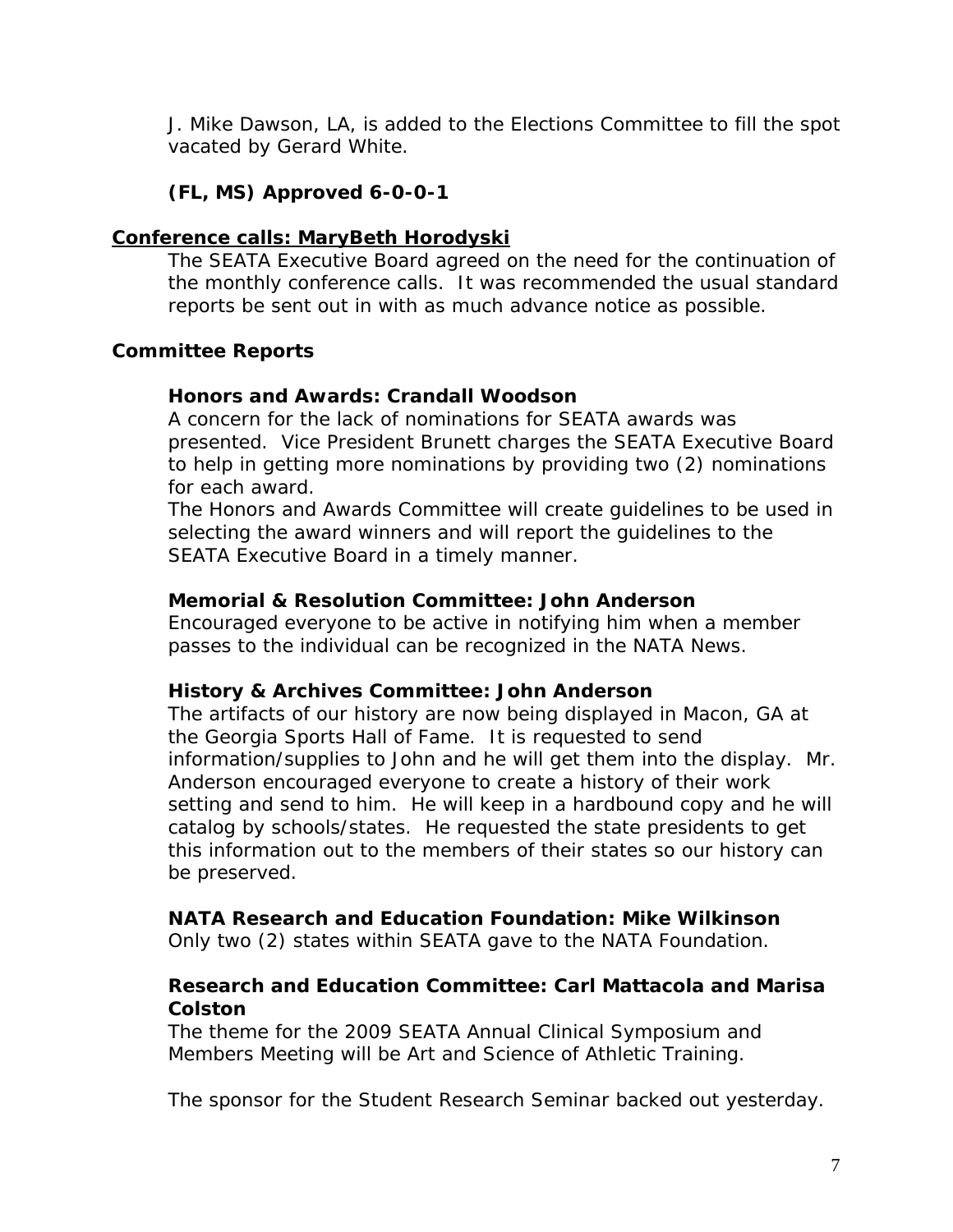Note: This was subsequently rectified after the SEATA Executive Board Meeting.

### **Exhibits Committee: David Green**

44 booths are being utilized this year. Everyone seems to be happy with the hotel and the set-up.

## **Adjourn:**

**Voted to adjourn meeting and to reconvene Friday morning at 8:30am CST.** 

**(LA, GA) Approved 6-0-0-1**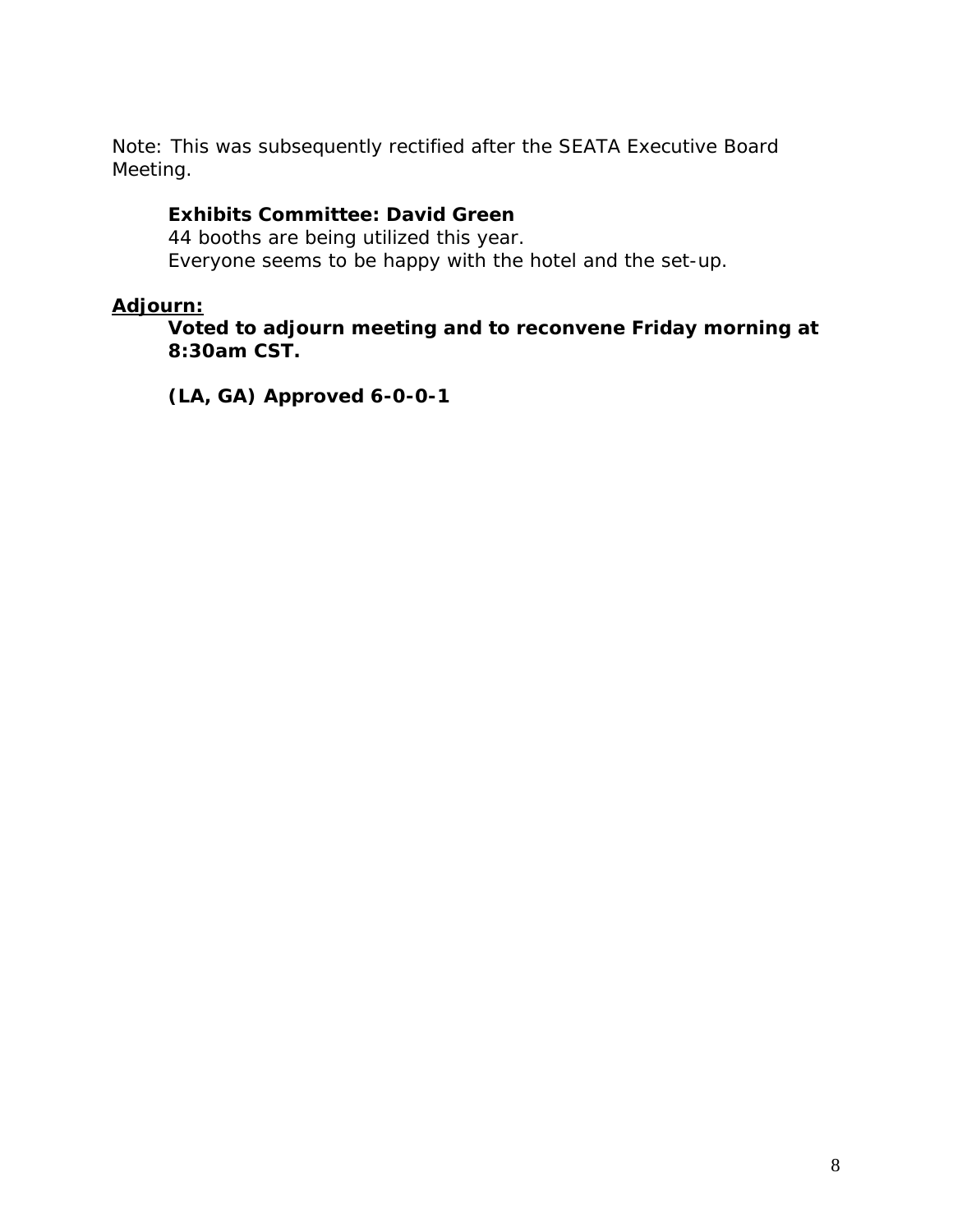

**Minutes Southeast Athletic Trainers' Association**  Executive Board Meeting February 29, 2008 President MaryBeth Horodyski, Presiding



# **Roll Call:**

MaryBeth Horodyski, EdD, ATC, LAT – President R.T. Floyd, EdD, ATC – District Director Marisa Brunett, MS, ATC, LAT – Vice President Jim Mackie, MEd, ATC, LAT – Treasurer - **Absent** Lori Groover, MS, ATC, LAT – Secretary Heloise Jones, ATC, LAT – AL President - **Absent** Stephanie Lennon, MS, ATC, LAT – FL President Mike Clanton, MEd, ATC, LAT – GA Vice President Greg Rose, MS, ATC – KY President Donna Wesley, MS, ATC, LAT – MS President Joe Erdeljac, MS, ATC, LAT – TN President J. Mike Dawson, MEd, ATC, LAT – LA Representative Gerard White, MEd, ATC, LAT – Parliamentarian

## **Call to order:**

President Horodyski called the meeting to order at 8:37am CST.

## **Committee Structure:**

**President Horodyski puts forth the members' names for those committees with vacant spots.** 

**Friendly Amendment to add Tim Colbert, Delta State University, to the Research and Education Committee approval list.** 

**(MS, FL) Approved 6-0-0-1** 

**Friendly amendment presented to add Ray Burr (MS), to the Honors & Awards Committee and Kim Wynn (GA), to the Public Relations Committee.** 

**(MS, FL) Approved 6-0-0-1** 

**Voted: To approve Cathy Brown (on agenda for approval to the Research and Education Committee as Co-Chair), Tim Colbert, Ray Burr and Kim Wynn to their respective committees.**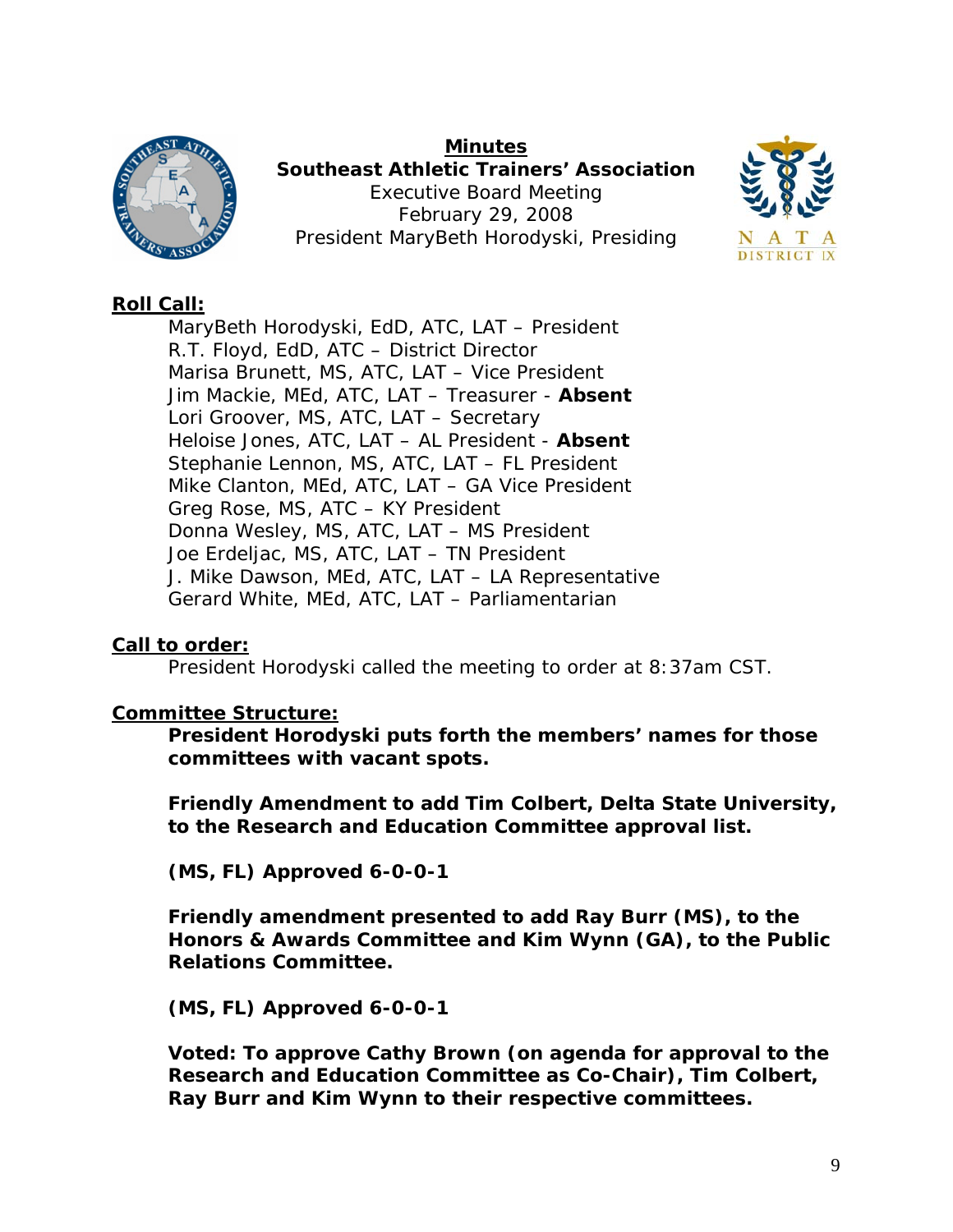# **(FL, MS) Approved 6-0-0-1**

Discussion is presented to dissolve the SEATA Annual Meeting Review Committee since they have fulfilled their obligation.

Vice President Brunett presents a request from Clay Farr, SEATA Site Selection Committee Chair on dissolving the committee. Clay feels that by SEATA utilizing Conference Direct this committee is no longer needed. He asks that he be considered for some other capacity within SEATA.

# **Voted: To accept Clay Farr's recommendation to dissolve the SEATA Site Selection Committee at this time.**

# **(TN, LA) 6-0-0-1**

Discussion is provided on the work that Conference Direct provides. It was suggested of appointing a work group in the local area of SEATA Annual Clinical Symposium and Members Meeting to assist in meeting planning.

Vice President Brunett continued to discuss future meetings. It was decided that Conference Direct will gather information of the seven SEATA states and concentrate on areas where travel to get there is relatively inexpensive and easy to get to, relative to a central hub or location within the state and meets our hotel requirements and report back to the SEATA Executive Board with those results and the Executive Board will review and go further. It was discussed that we then could assign a project team to further assist. Vice President Brunett recommended Jerry Carter as the Project Team Leader for the 2009 SEATA Annual Members Meeting and Clinical Symposium. She will put forth additional names for this team on our next conference call.

## **Approval of current committees:**

Discussion is presented on the few SEATA Committee Chairs that responded with committee reports. President Horodyski requested the Executive Board liaisons to the SEATA committees talk to the committee chairs, get an exact report on the committee, who is on the committee, who is actively involved, who is not, and if the committee needs additional members and report this on the next conference call. Also asks the liaisons to put some thought into the committees regarding if they are still needed. President Horodyski asked that this be a WRITTEN REPORT sent via email to her before our next conference call.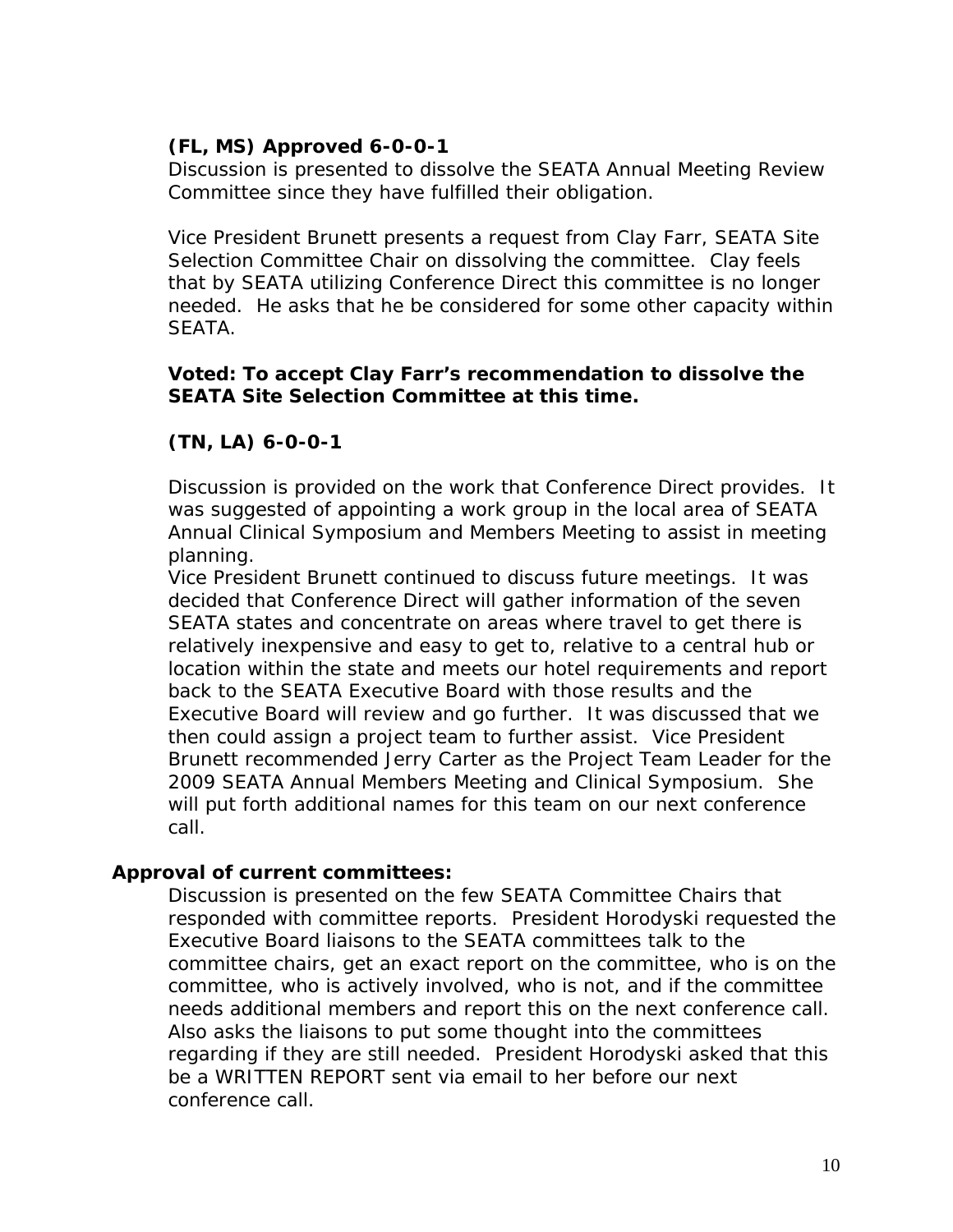Discussion was presented on how we, as an organization, can utilize technology to the maximum benefit for our members. Can we look at the Educational Multimedia Committee and see if this committee would function in this capacity or if we need to upgrade/transfer this to a work group. Paul Higgs, Liaison to the Educational Multimedia Committee needs to look at the existence of the committee, add members to this committee, dissolve the committee or reassign it.

#### **Dues Structure: Paul Higgs (via Mike Clanton)**

Paul Higgs has requested the SEATA Executive Board consider increasing the current dues to benefit the states. As per the SEATA By-Laws, this must be approached at the state meetings. Additionally, he has requested the dues that have already been collected, and will continue to be collected in 2008, to be reallocated for an increase to the states. He is proposing a \$5.00 increase from the amount collected and retained by SEATA to go to the states. District Director Floyd states he is against any type of dues increase and feels even the reallocation of money would have to be voted upon by the membership. Greg Rose, KY, discusses how things come from the NATA regarding the funding of certain things or approval of certain things and this usually affects the states rather than SEATA. Mike Clanton, GA, discusses why the money is needed more at the state level due to lobbying and legislative issues which occur at the state level and not the district level. Greg Rose agrees and states how legislation is the future of the profession and legislation occurs at the state level, not the district level. District Director Floyd suggests that maybe SEATA could look at "grant options" to be used to assist the states during crucial times. District Director Floyd also suggested that if the states desire an increase that consideration be given to a gradual increase over a number of years such as a possibly a \$1.00 increase per year.

#### **Voted: To place on the agenda for the 2009 SEATA Executive Board meeting a vote on a \$5.00 increase for state dues.**

Discussion is presented in regards to just the \$5.00 increase at this current time.

## **(GA, LA) Approved 5-1-0-1**

Discussion continues on the idea of increasing state dues and how the members will react. Concern is expressed over the possibility of losing members if an increase occurs.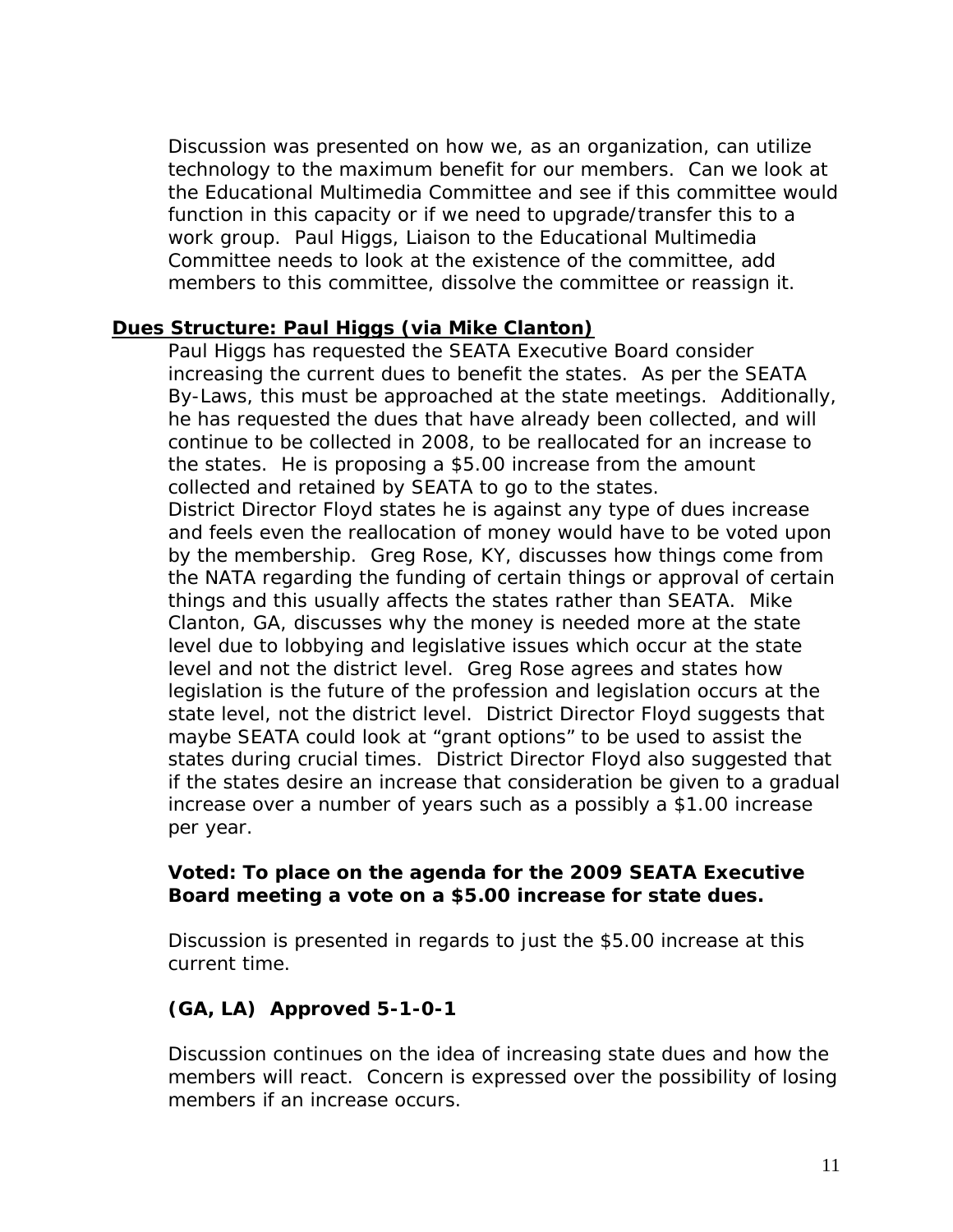## **StarTrack: R.T. Floyd**

NATA is launching the StarTrack program which will have two leadership scholars per district, per year, selected by the respective District Director. The SEATA Executive Board needs to decide the amount of funding to provide for the program.

Discussion is provided regarding the funding. District Director Floyd states that he will provide the NATA with two names by April 15 but would prefer guidance from the SEATA Executive Board in selecting the two District IX Leadership Scholars.

**Motion: To allocate \$1000.00 each for two StarTRACK leadership scholars chosen per year, to be renewed annually and reviewed every 3 years with a leadership commitment back to SEATA to be defined on the next SEATA Executive Board conference call. (FL, KY)** 

Discussion is provided on the two people to be selected and the possibility of it taking two years to complete the program and will SEATA be allocating \$1000.00 per person per year.

**Friendly amendment for motion to allocate a one time \$1000.00 per person enrolled in the StarTRACK leadership scholars program and for the program to be reviewed in two years.** 

**(FL, KY)** 

**Voted: 5-0-0-2** 

**Voted: To Allocate a one time \$1000.00 per person enrolled in the StarTRACK leadership scholars program and for the program to be reviewed in two years, with a leadership commitment back to SEATA to be defined on the next SEATA Executive Board conference call.** 

## **(FL, KY) Approved 5-0-0-2**

The SEATA Executive Board feels the NATA is acting on this rather quickly and is asking the districts to commit to a program without having much time to discuss since the NATA has set a preliminary deadline of April 15 for the names to be submitted. The SEATA